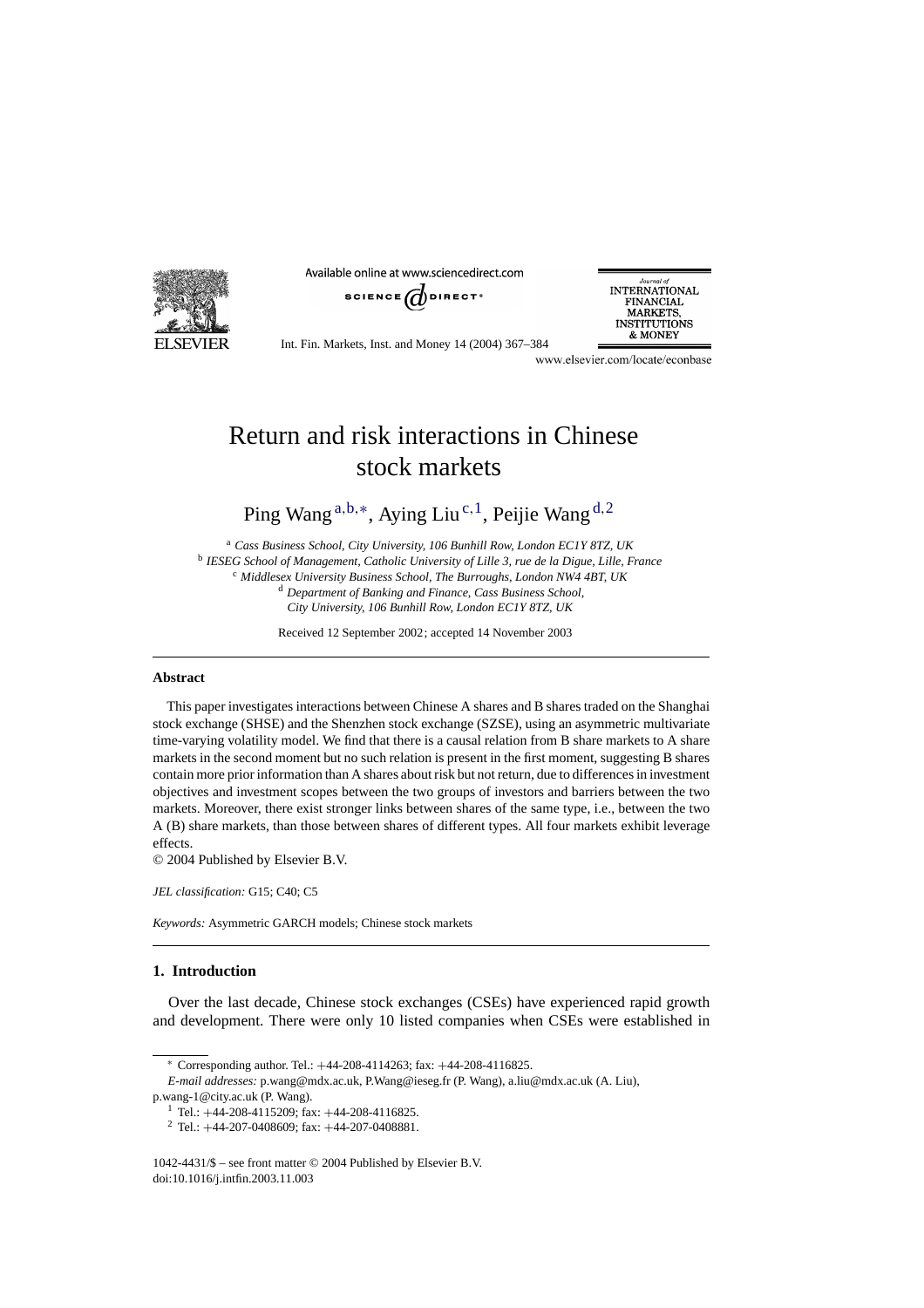1990 with share trading being restricted to domestic investors only. By December 2000, the number of listed companies increased to 1088, the number of registered investors reached 58 million, and annual turnover was in excess of six trillion RMB yuan. Trading is fully computerised and can be conducted on screens from the offices of securities dealers. On 21 May 1992, the price and volume control imposed by regulations were abolished, so the exchanges are now a totally market driven system.

The CSEs consist of two markets: the Shanghai stock exchange (SHSE) and the Shenzhen stock exchange (SZSE). SHSE was established on 26 November 1990 and started trading on 19 December of the same year, and SZSE was established on 1 December 1990 and started trading on 3 July 1991. SHSE is located in the coastal city of Shanghai, the largest city and one of the financial centres in the country, with most companies listed on it being large and state-owned firms. With its privileged position the local government has an ambition to reinstate it as an influential financial centre in Asia. SZSE is situated in the southern city of Shenzhen which is the first and most important special economic zone in China neighbouring Hong Kong, and the companies listed there are typically small and export-oriented firms, many of them joint ventures. Because of these characteristics, SHSE may be sheltered from the fluctuation in the world economy, and on the other hand, SZSE could be more vulnerable to a global slowdown. At present, two types of shares are traded on both SHSE and SZSE. One is A shares which are ordinary shares issued by mainland Chinese companies, denominated and traded in RMB yuan and designed for domestic investors. The other is B shares which are issued by mainland Chinese companies, denominated in RMB yuan but traded in foreign currencies, i.e., B shares carry a face value denominated in RMB yuan but are bought and sold in foreign currencies.<sup>3</sup> Therefore, there are four major markets representing stock market investment in China-A share markets in Shanghai and Shenzhen, and B share markets in Shanghai and Shenzhen, respectively.

The Chinese stock market is of special interest, as it has four major markets running in parallel, featured by geographically separated trading locations and different shares for different investors. The distinction between A shares and B shares constitutes different channels and ways with which information is received and processed by different groups of investors. This distinction also represents different ownership structures in which investors show interest in the control and running of the company, pursue rent-seeking activities, engage in diversification, or merely trade for liquidity. Finally, the distinction contributes to differed risks and risk attitudes due to restrictions imposed, until recently, on investors, and due to the adoption of different currencies with which shares are traded throughout the whole period. All of these, together with geographical features of Shanghai and Shenzhen, indicate that Chinese stock markets bear many hallmarks of asymmetry, and equilibrium and equilibrium prices are attained through interactions and information transmission among these markets in a rather complicated way.

The subject of Chinese stock market with the above-demonstrated remarkable features indeed opens up an opportunity to investigate different price patterns and investors' behaviour under an investment environment coming into existence for only a decade on the one hand. On the other hand, the subject poses a challenge with a serious task to examine complicated

<sup>3</sup> Since March 2001, B shares have been opened to domestic investors.